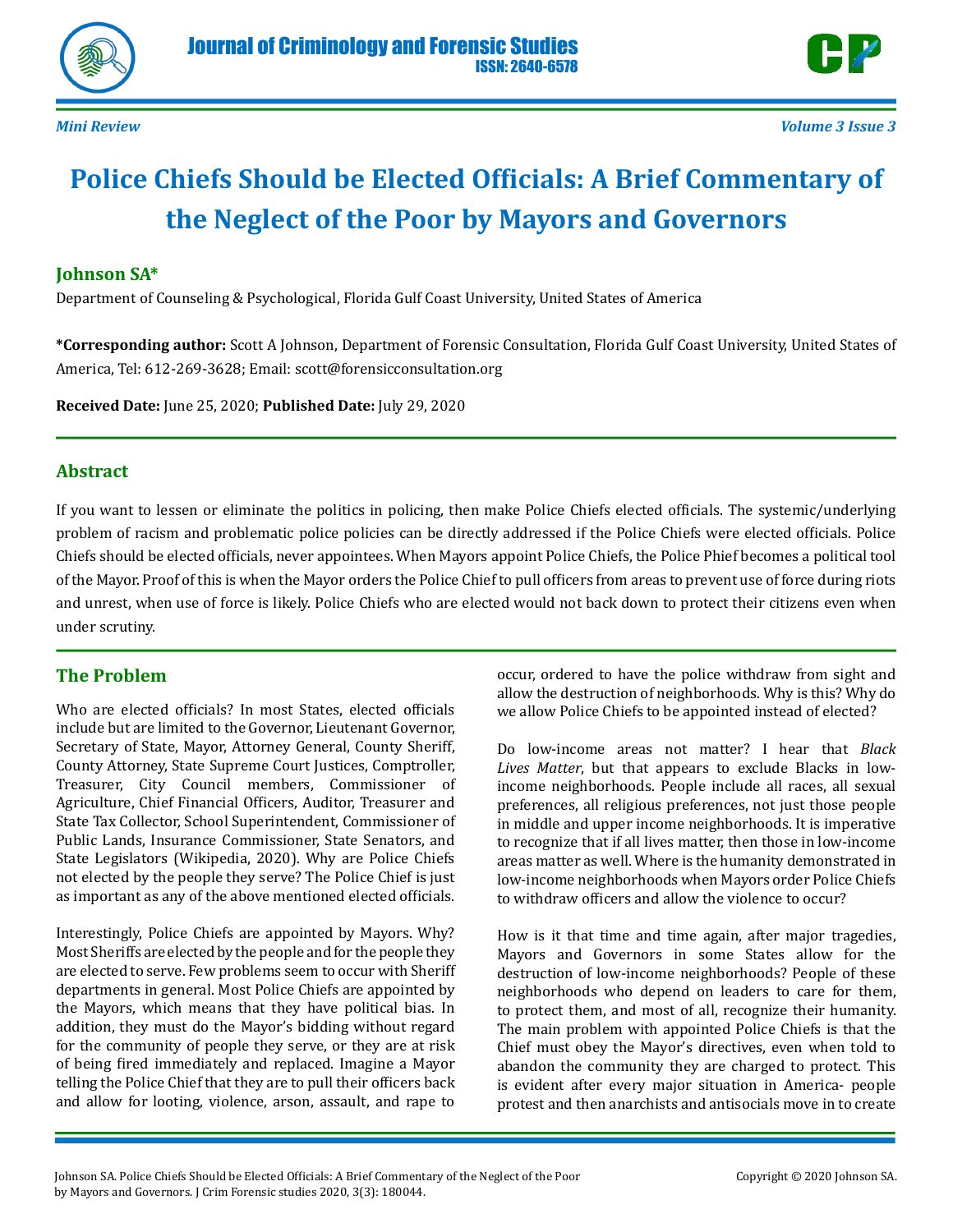destruction, looting, arson, assaults, rapes and other crimes. These anarchists and antisocials are protected by the Mayors who order the retreat of Police Officers and allow them to engage in their violent behavior. What do we see in America after every major situation of a Police Officer using excessive or unjustified lethal force:<br>• The Mayors' failing to

- The Mayors' failing to allow the Police and when needed the National Guard to protect neighborhoods from riot, destruction, assault, rape etc.
- Taking away from the People of the neighborhood the recognition of value as human beings, as People.
- Sacrificing the poor neighborhoods to violent people, Antifa, white supremist, anarchists, and antisocials.
- Failing to even identify and condemn groups of domestic terrorists who set out to only feed their greed by looting and creating a sense of chaos and other violence.
- Mayors that prevent Police from maintaining order and protecting their community only because the Mayor does not want the image of police using force against those hell bent on destruction.

a. Malfeasance- failing to do their job that the public entrusts them to do.

b. Aiding and abetting criminal acts.

c. Abandoning the public, the low-income neighborhoods and leaving the people defenseless against the violent criminals. d. Interference of Police- by failing to allow Police to protect their community.

Why do so many in the news media and elected officials justify the behavior of individuals who engage in violence, those who loot, commit arson, assault, and fail to hold those criminals and criminal/domestic terrorist organizations accountable? Is it not the job of Mayors, Governors, and Police Chiefs to protect and serve the People of the community?. Why do we not hold the elected officials accountable for allowing the destruction of low-income neighborhoods? The focus turns to how to blame the Police and others for handling the crimes and violent people rather than admit that by having Police retreat is directly supporting the mayhem and violence that ensues. Intervening in violent acts is always a messy situation. The Mayors and Governors responsible for not allowing Police to do their job should be arrested and charged with a multitude of crimes, including but not limited to: The Mayors and Governors who allowed the violent mobs to destroy neighborhoods, to burn buildings (arson), who raped and assaulted community members, should be held accountable as allowing these crimes to occur and prosecuted. This is called aiding and abetting criminal acts. Interestingly, the mayor of Atlanta pleaded to Antifa and others not to burn down CNN- that CNN was telling *their*  story. Really, what story? It was not the protesters attacking CNN but Antifa and other violent mobs and antisocials. Was CNN telling the violent criminal story or the protesters' story? And why not burn down CNN- as if somehow CNN is

in any way more important or more valuable than the lowincome neighborhoods she and other Mayors and Governors allowed to be violated and destroyed. Don Lemon on CNN made it clear that he had security and a "safe-room" if needed. Really, do People in low-income areas have security and a safe room- no they do not, in fact, the Mayor made sure that they did not even have Police to protect them.

Remember that the low-income neighborhoods include high percentages of Blacks, the very people the Mayor and others claim to support yet allow those Blacks and all People in low-income areas to be victimized. Imagine the helplessness, dehumanization, fear and terror, of knowing that your leaders have abandoned you to violent criminals, thugs, antisocials. Why don't Antifa, White Supremist groups, and the other violent groups and antisocials terrorize the wealthy neighborhoods? Oh wait, I know the answer to that question.

## **Because the Leaders Would Vehimentaly Defend and Protect those Neighborhoods**

Somehow, other neighborhoods matter more. That is not equality but criminal. It is not justice but injustice. How hypocritical of the Mayors and Governors who order Police not to protect the low-income neighborhoods. "Injustice anywhere is s threat to justice everywhere". This mantra and humanity-based statement is echoed in the Christian Bible and more recently in history by Dr. Martin Luther King, Junior. Interesting that Dr. King's message was not just about the equality of Blacks, but rather a larger message. It appears he was speaking of the underlying cause of racism and other social problems. He appears to be wanting to attack the problem of people not being equal when the lack of equality anywhere increases unrest and inhumane treatment. If all People are to be equal, all People, all races, all sexual preferences, then the goal is to unite "People" as one, equal under the law and equal in humanity. In essence, understanding the larger message if they can hate you, they can hate me, True justice must be free of political influence and "of the people, by the people, and for the people", as it is written in the U.S. Constitution. People includes all of any race, any sexual preference, any religion.

If fair and just police practice is wanted, then it stands to reason that Police Chiefs should be elected, not appointed. Sheriffs are mostly elected, not appointed. They tend to manage their departments well and treat People in their jurisdictions fair and equal. People should have the right to elect their Police Chief as well. That requires the candidate for Police Chief to interact with, meet, dialogue with, and to earn the trust and respect of the People that elect them. This also places the onus on the Police Chief to keep promises and support the People in their jurisdictions. By doing so,